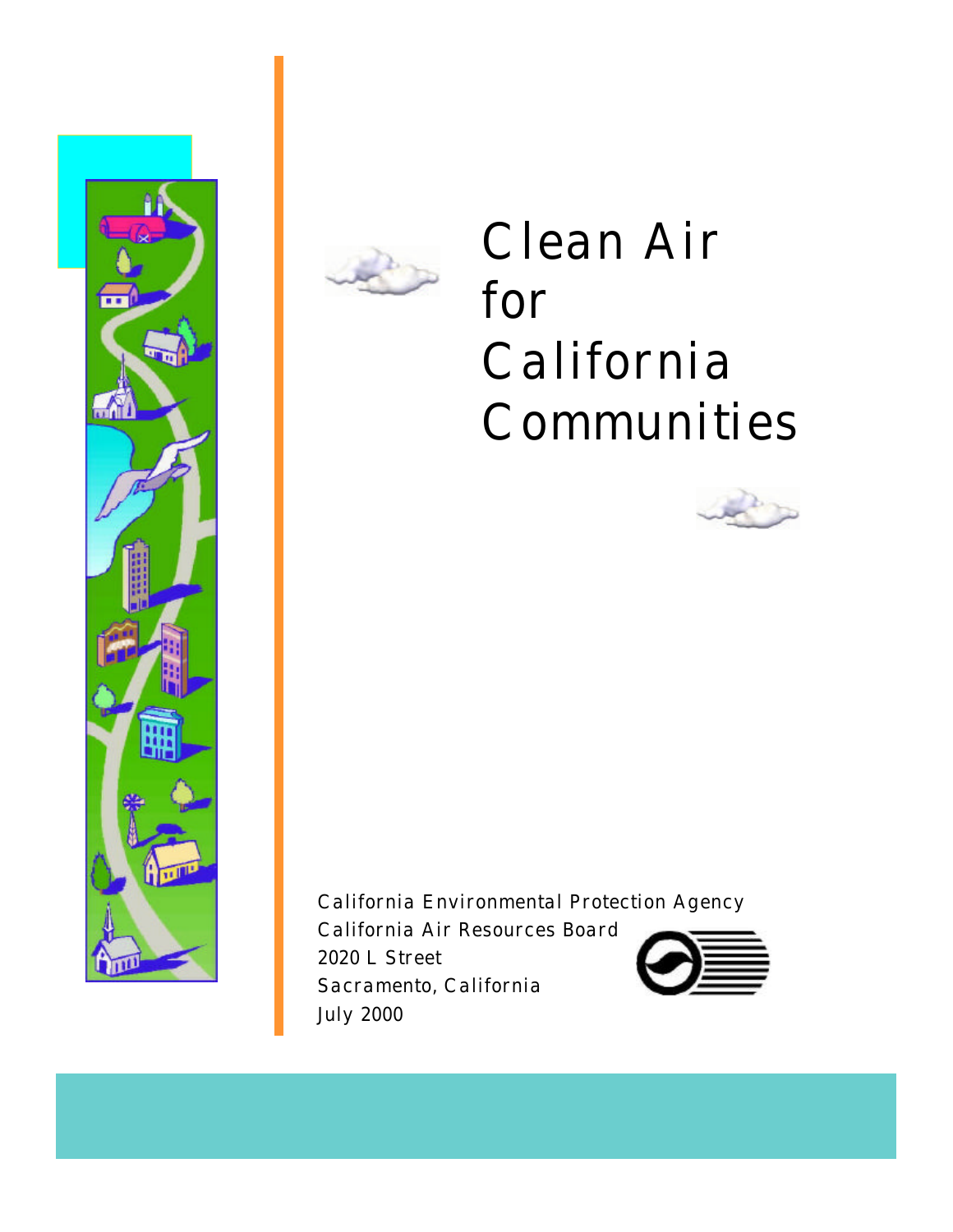

**It is our goal to ensure that all individuals in California, especially the children and elderly, can live, work and play in a healthful environment - free from harmful exposure to air pollution.** 

سرائجه

### Focusing on California's Communities

The Air Resources Board (ARB) is advancing a new agenda to ensure that all California communities have clean, healthful air -- by addressing not only the regional smog that hangs over our cities but also the nearby air toxic pollution that is generated within our communities. It is our goal to ensure that all individuals in California, especially the children and elderly, can live, work and play in a healthful environment -- free from harmful exposure to air pollution. To achieve this ambitious goal, we have developed a new Community Health Program and placed new emphasis on community health issues in our existing programs. Our new program covers three areas, each of which is critical to reaching our goal. These three areas are:

> o *Identifying Air Pollution's Health Effects* o *Assessing Public Health Risks in California's Communities* o *Reducing Public Health Risks*

The ARB's health research program continues to advance our ability to identify and understand air pollution's health effects. California's communities have a diversity of sensitive populations, and the health research program is increasing our understanding of the health effects of air pollution on those populations, including children, asthmatics, those with heart and lung disease, elderly, and other groups that may have special sensitivity to air pollution.

Assessing public health risks in individual communities is a growing ARB effort with multiple objectives. We have initiated a Neighborhood Assessment Program, which will give us a better understanding of community or neighborhood exposures to the total mix of air toxics and other pollutants from all sources. We are assessing the "cumulative impact" of air pollution on our communities. Work is already underway in the Barrio Logan community of San Diego. This work has proven to be a successful partnership of government and community leaders, with a common goal of understanding and improving the air that the community residents breathe. In addition to neighborhood assessments, we have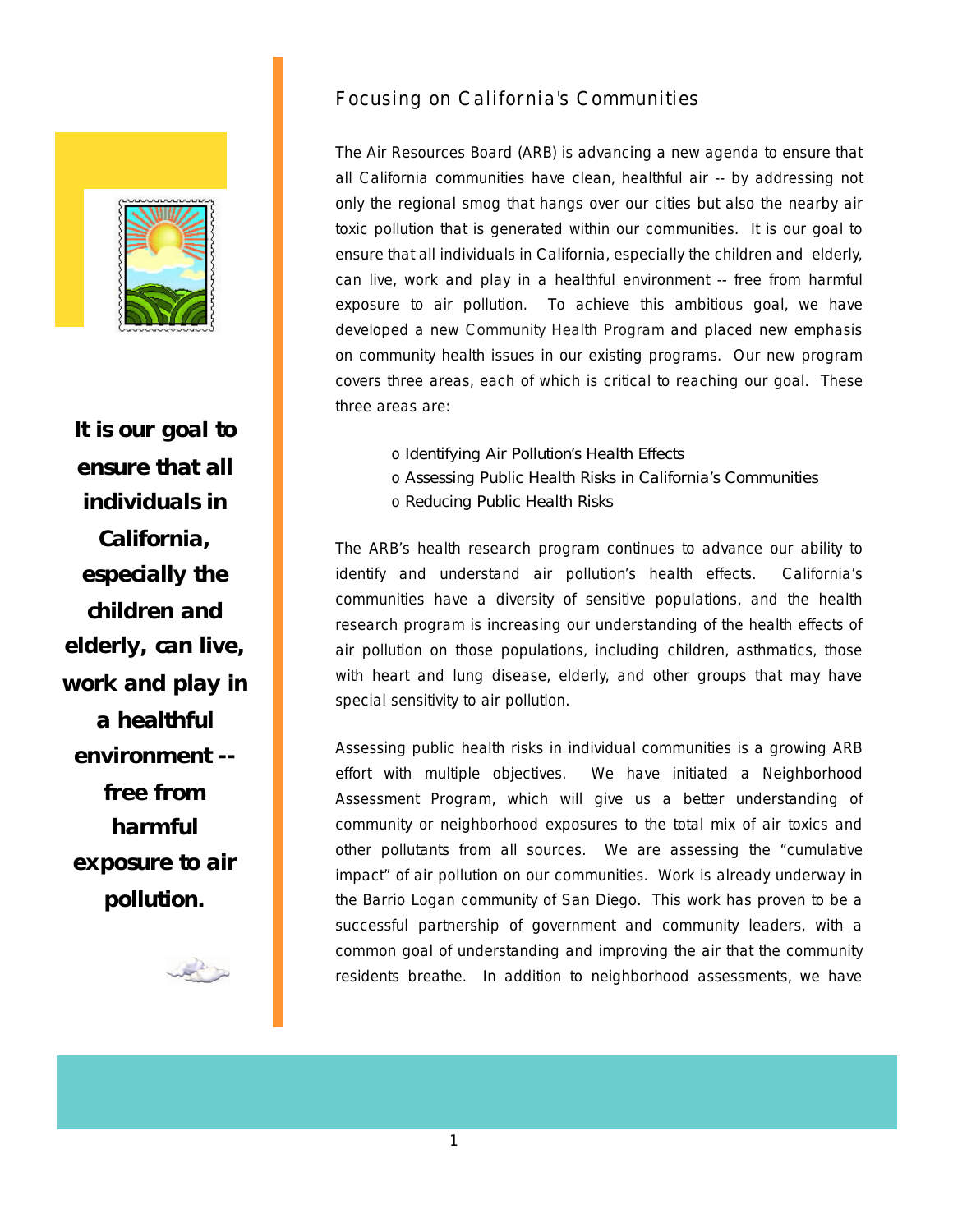

special studies underway focused on children, through the newly formed Children's Environmental Health Program. We are also improving existing technical assessment tools for conducting these studies at the community level. The knowledge gained from these neighborhood studies will help us better support our programs to reduce public health risk. We also expect this information to help citizens better understand issues associated with toxic exposures and make "clean air choices" to minimize their individual risk by their choice of activities and consumer products.

Finally, the ARB is beginning new efforts to reduce community exposures to air toxics. The cornerstone of these efforts is the proposed plan to reduce the health risks from exposure to diesel particulate matter -- estimated to contribute about 70 percent of the statewide ambient air cancer risk of those pollutants identified by the ARB as toxic. Reducing exposure from diesel particulate matter is the ARB's highest priority in reducing public health risk in all communities. Complementing this effort, the ARB will continue to develop risk reduction strategies for individual sources of air toxics. As part of the new Community Health Program, the ARB will, for the first time, address strategies to reduce the cumulative effects of exposure from multiple sources of air toxics. All of these efforts will be done through a public process that includes involvement from the community, regulatory agencies, and business and environmental leaders.

The ARB has led the way in reducing public health risks by identifying and reducing many air toxics through its comprehensive statewide Toxic Air Contaminant Program. The Toxic Air Contaminant Program has reduced emissions from motor vehicles, fuels, consumer products, and other sources of air toxics as well as smog-forming emissions statewide. The new Community Health Program agenda will continue this tradition of leadership by advancing our efforts to provide "Clean Air for California Communities".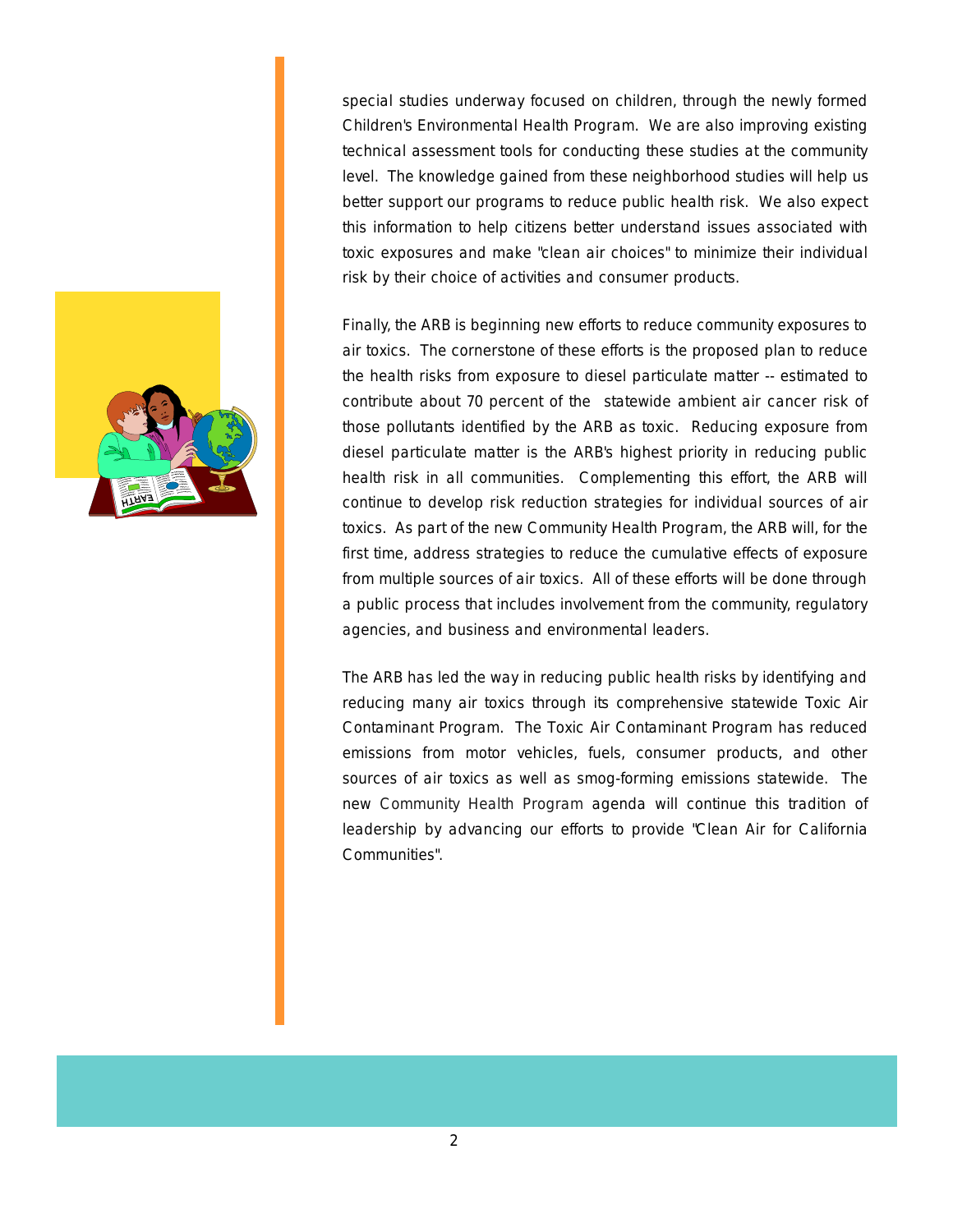

# **Identifying Air Pollution's Health Effects**

The ARB's health research program is continuing to help us better understand the link between air pollution and public health problems. The ARB is conducting a number of health studies that focus on children,

elderly, and other especially tions. These studies are im- *Children's Health Study*  proving our knowledge about *Vulnerable Populations*  exposures to urban air pollusome of our most vulnerable

sensitive or vulnerable popula-<br>
Health Effects Research the health effects of multi-year *o Childhood Asthma Study o Elderly with Heart Disease* tion. This information is important because it helps us better **0** Other Sensitive Groups understand links between air *Review of ARB Air Quality Standards*  pollution and the health of *from Children's Health Perspective*

groups, the young and the elderly. ARB studies are also investigating the health effects of multiple pollutants, children's asthma, and the effects of air pollution on those with heart disease.

#### Children's Health Study

The ARB Children's Health Study is designed to assess the health effects of long-term exposure of children to southern California's mix of air pollutants. This study includes 5,000 children in 12 communities that have been assessed annually for up to eight years. The study focuses on the impact of air pollution on breathing ability and lung disease. Initial findings indicate a correlation between poor air quality and reduced lung function. Slower lung growth also appears to be associated with exposure to particulate matter, nitrogen dioxide, and acid vapor. In communities with high ozone levels, lower lung capacity was seen in boys spending lots of time outdoors and in girls with asthma. The study will continue through 2002.

#### Childhood Asthma Study

This ARB study, about to begin in Fresno, will focus on childhood asthma and how air pollution exposures impact the progression and severity of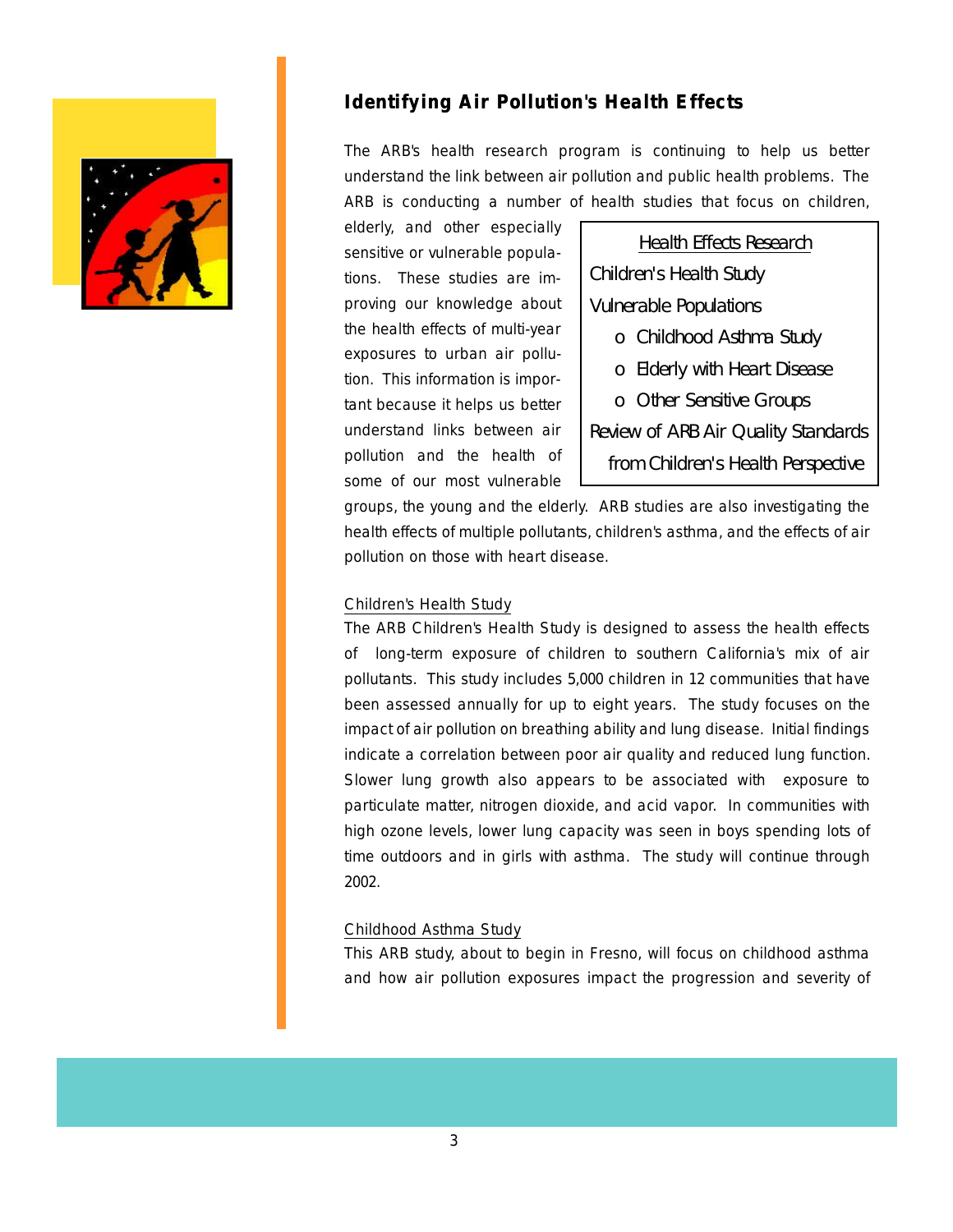asthma in children. The overall goal is to determine the effects of particulate matter air pollution in combination with other pollutants, on asthmatic children. The study addresses the concern that repeated short-term responses to air pollution may worsen this disease over time.

#### Particulate Air Pollution Study of the Elderly

The ARB has funded a study to look at how short- and long-term exposure to particulate matter may affect the development and progression of cardiovascular disease. The study group consists of 4,000 men and women, most of them elderly. The elderly appear to be especially impacted by particulate matter. The group has been followed as part of a federally funded effort since 1990. This study examines health impacts not previously considered. The first results are expected to be available in early 2001.

#### New Focus on Children's Health (Senate Bill 25)

pursuant to Senate Bill 25, the Children's Environmental Health Program, The ARB, in conjunction with the Office of Environmental Health Hazard Assessment (OEHHA), is reviewing our existing State air quality standards, to determine whether they protect infants and children with an adequate margin of safety. Standards found by the ARB to be inadequate, based on this review, will be revised in priority order. This process will include peer review and consideration of public comments.

As part of Senate Bill 25, OEHHA will also initiate an ongoing process to evaluate the impact of specific air toxics on children's health. Based on the results of these studies, the ARB must implement appropriate control measures.

# **Assessing Public Health Risks in California's Communities Communities**

Unlike the traditional approach of focusing on a single pollutant or single air pollution source, the ARB's Community Health Program focuses on the total mix of all pollutants we breathe and the sources of these pollutants. This approach is often referred to as "cumulative exposure".

**Technical tools will aid in making progress on reducing health risks in all California communities.** 

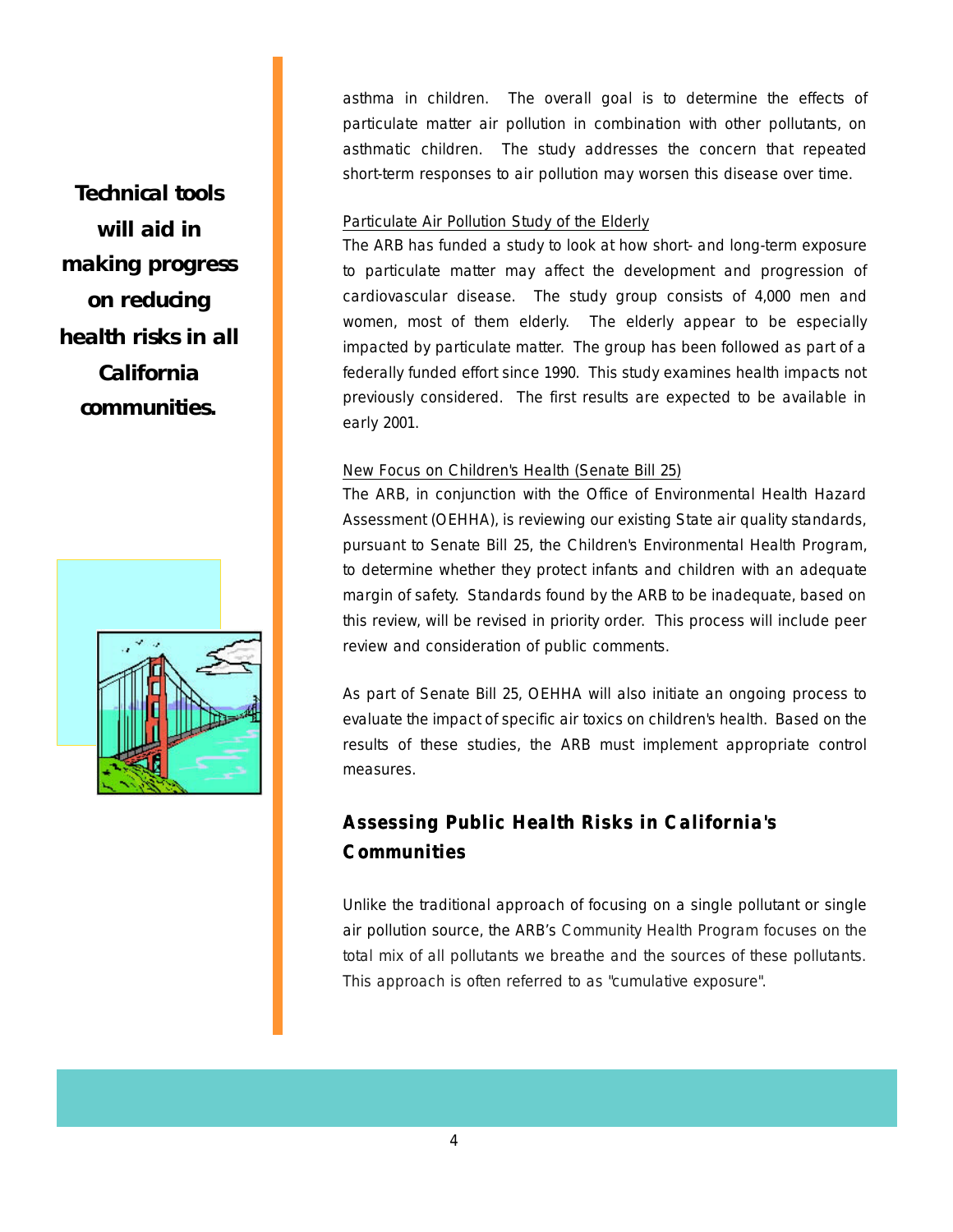The ARB's Community Health Program builds on California's long-standing air toxics right-to-know program. Over the past 12 years, statewide air toxics data on individual industrial sources has been collected, the public notified of potentially high risks, and risk reduction plans developed for those sources that pose the highest risks to the public. Now the ARB is addressing the broader issue of cumulative exposure from all sources through a number of activities. One aspect of the Program now underway is to consolidate air toxics emissions and monitoring data by region, to use modeling tools and other analytical techniques to take a preliminary look at health risks in the community, and to make this information easily accessible to the public.

Equally important is the effort to develop more sophisticated technical tools for performing assessments on a neighborhood scale. This effort is part of the ARB's Neighborhood Assessment Program, which is a key component of our overall community health program. The neighborhood program will include monitoring of the air in neighborhoods, so that we can evaluate exposures to air toxics and other pollutants. Cumulative air exposures in the neighborhoods studied will be compared to those in other neighborhoods and to average regional exposures. These techniques help us detect any differences in exposure among neighborhoods and will aid in making progress on reducing health risks in all California communities.

At the request of the local community, the ARB initiated a 12-month monitoring and evaluation study in the Barrio Logan and Logan Heights neighborhoods of San Diego in October 1999. This pilot effort is serving as the foundation for ARB's air toxics community health program. We are expanding our monitoring efforts at neighborhood sites that may be impacted by toxic emissions from nearby sources as well as by overall regional air toxics emissions. Efforts such as this will supplement our existing statewide air toxics monitoring network, which was designed for regional rather than neighborhood assessments.

#### Neighborhood Assessment Program

The ARB is developing guidelines for evaluating air pollution impacts at the neighborhood level for all air pollutants. The guidelines will include technical tools for assessing cumulative exposure and health risks that can

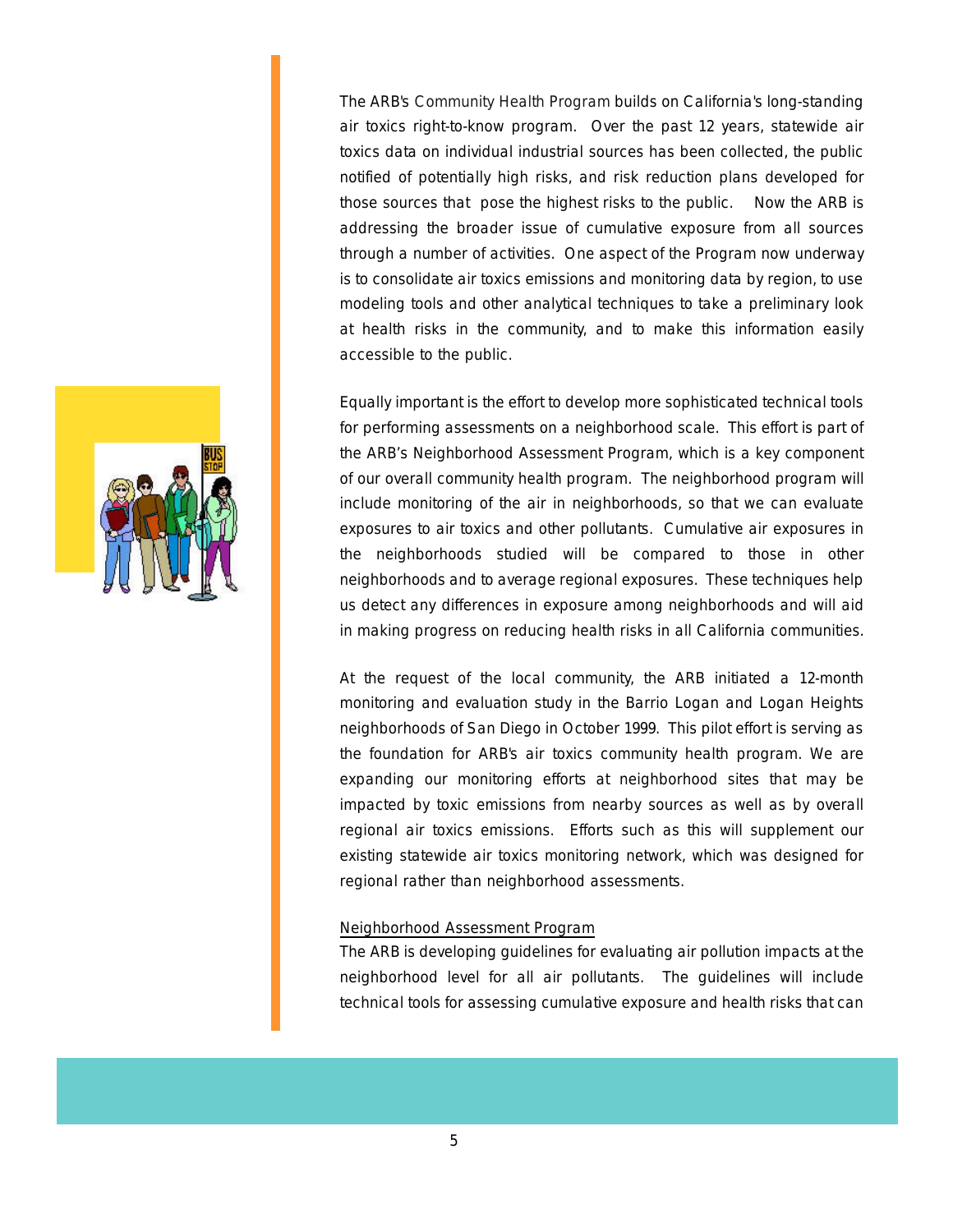

be used statewide. These tools will enable us to compare exposures between communities within a region and statewide. These tools will also allow the ARB to identify sources of air emissions and, using mathematical models, estimate exposure to air pollutants and the associated risk with those exposures. The guidelines and technical tools will help provide residents and local decision-makers with better information on neighborhood exposure and health risks. Risk reduction strategies will be developed at the State or local level depending upon the results of the assessments. Community leaders, local air districts, and other stakeholders will participate in the evaluation process.

#### New Community-Based Air Toxics Evaluations

Complementing the Neighborhood Assessment Program, ARB's new community-based air toxics evaluations will expand our ability to monitor and assess cumulative air toxic exposures. The goal is to understand the nature and sources of the air toxics exposures as well as the health impacts. Additional monitoring, emissions evaluations, and air quality modeling will be carried out at the community level to help fill gaps in current regional and statewide data. Cancer risk and other health impacts will be evaluated based on community exposure data. As appropriate, risk reduction strategies will be applied.

#### Children's Environmental Health (Senate Bill 25)

The ARB will conduct special monitoring focused on children's exposure to toxic and traditional pollutants. Monitoring will be expanded to locations near schools, day-care centers, and recreational facilities which may be impacted by sources such as industrial facilities or high traffic areas. By law, monitoring must be completed at six sites around the State by January 2003. However, the ARB intends to accelerate this effort. A combination of outdoor and indoor monitoring techniques will be used in order to provide the most comprehensive data possible on children's exposure to air pollution. We will also evaluate the ability of our current monitoring network to characterize the exposure of children and infants to air toxics and other pollutants.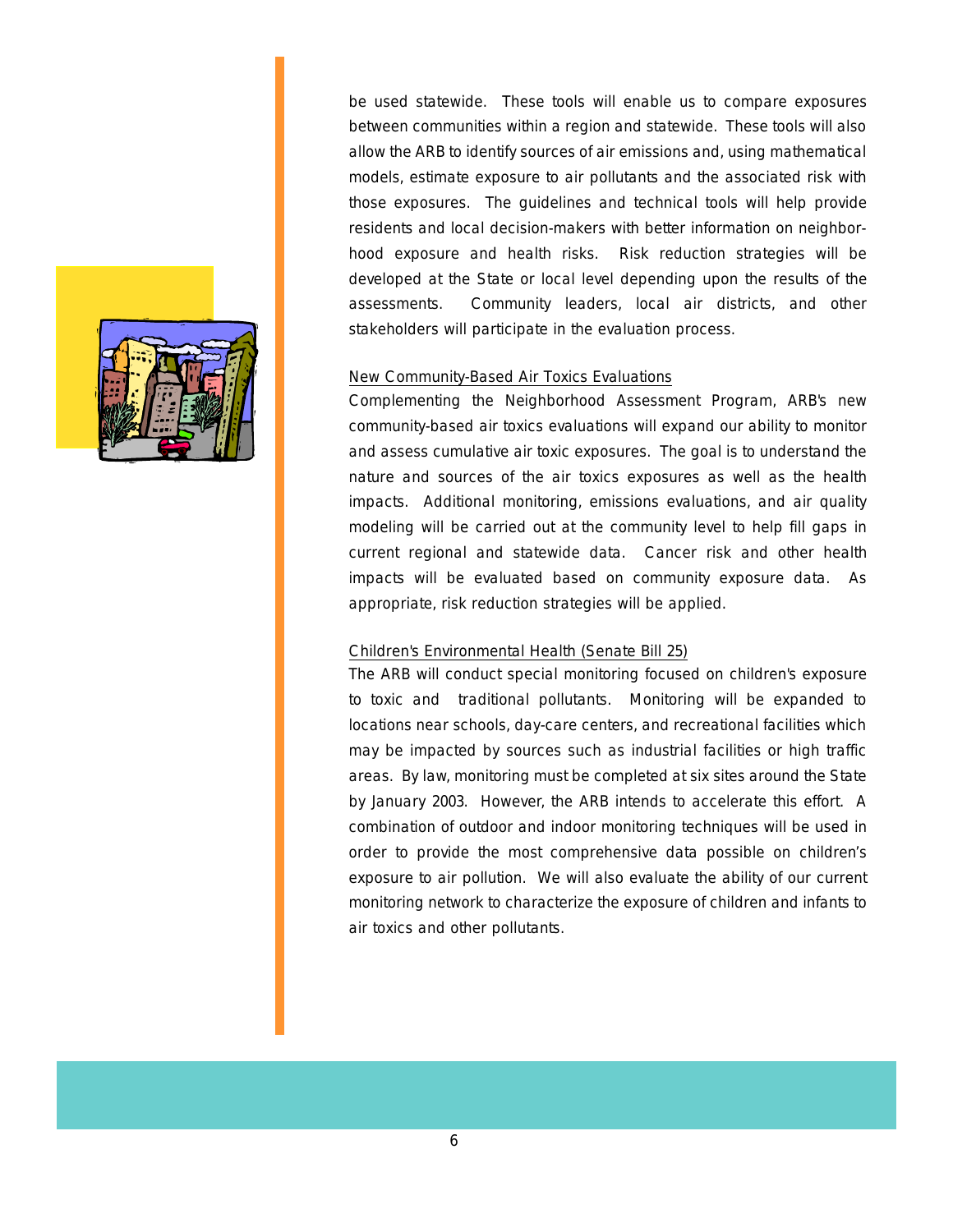

**Reduction of exposure from diesel exhaust is the ARB's highest priority in reducing public health risk in communities.** 

#### Indoor and Personal Exposure Programs

The ARB has funded many studies on indoor air pollution and personal exposure to air toxics. These studies have looked at activity patterns and breathing rates of children, and at air toxics and particulate matter exposure in residences. Of particular significance was a study that measured exposures to air pollutants along major roadways and in vehicles traveling on the roadways. Starting later this year, the ARB will begin studies to examine the environmental conditions within portable classrooms and children's exposures during school bus commutes.

# **Reducing Public Health Risks Risks**

The programs described in this paper continue and expand the ARB's successful pioneering efforts to reduce air emissions. The ARB continues to aggressively seek zero and near-zero emission technologies to reduce people's exposure to air pollution, and is working to further reduce public health risk through both statewide risk reduction efforts and community health efforts.

The success stories include a 60% reduction in statewide cancer risk from benzene exposure in outdoor air, due primarily to the introduction of cleaner burning vehicles and fuels. Control measures for consumer products and many other sources have reduced both toxics and smog-forming emissions statewide.

community health. Through the Toxic Air Contaminant Control Program, the ARB has developed nine air toxics control measures (ATCMs), affecting over 30,000 sources statewide and typically reducing facility emissions by 95% to 99.9%. Many of these ATCMs affect businesses like dry cleaners and gas stations, which, although small in size, may have profound impacts on

The following discussion highlights a number of efforts underway to reduce the public's exposure to air pollutants. The successful implementation of these efforts is dependent upon close cooperation with all stakeholders, including the local air pollution control agencies, affected businesses, and environmental leaders. The ARB is committed to working closely with these stakeholders.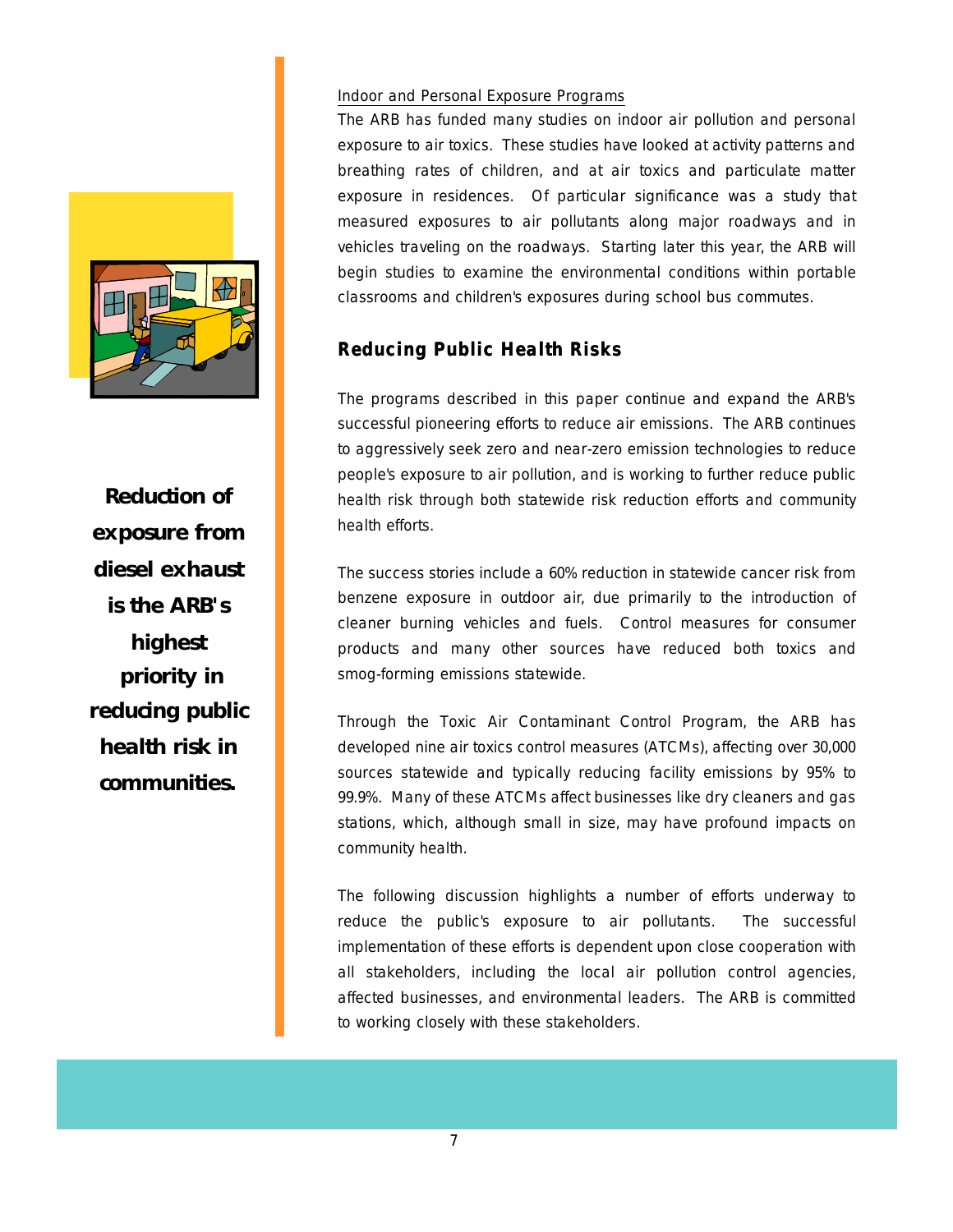#### Diesel Risk Reduction

The ARB is now focusing its regulatory efforts on seeking ways to reduce public health risks from particulate matter in diesel exhaust produced by motor vehicles and industrial engines. We estimate 70% of the known

statewide cancer risk from outdoor air toxics is due to diesel particulate matter. Diesel particulate matter is the single most significant source of air toxics risk and exposure in California communities.

Diesel Risk Reduction Strategies Clean up existing engines New engines Standards Cleaner diesel fuel Alternative fuels and electrification

The ARB has developed a proposed statewide plan to reduce the health risks from diesel particulate matter. The key elements of the plan are to clean up existing engines by up to 85% through engine retrofits; to adopt stringent new engine standards that will reduce diesel exhaust particulate matter by over 90%; and to lower the sulfur content of diesel fuel to protect new, and very effective, advanced technology emission control devices on diesel engines. The diesel risk reduction plan when fully implemented will significantly reduce emissions from diesel-fueled vehicles, old and new, and stationary engines burning diesel fuel. The ARB will consider the proposed plan for approval in Fall 2000.

In early 2000, the ARB adopted a public transit bus fleet rule and emission standards for new urban buses. The transit rule will reduce smog forming pollutants and diesel particulate by encouraging transit agencies to purchase or lease low-emission, alternative-fuel urban buses. The diesel risk reduction strategies include the use of alternative fuels for other centrally-fueled fleets. Another strategy being developed is the substitution of electric vehicles for diesel support equipment at airports. The ARB is pursuing agreements with airlines that would accelerate this reduction of diesel-fueled ground service equipment. The ARB is also working with the agricultural community to convert agricultural water pumps in the Central Valley to electricity. Funding for many of these activities is provided by the motor vehicle registration fees and incentive funds.

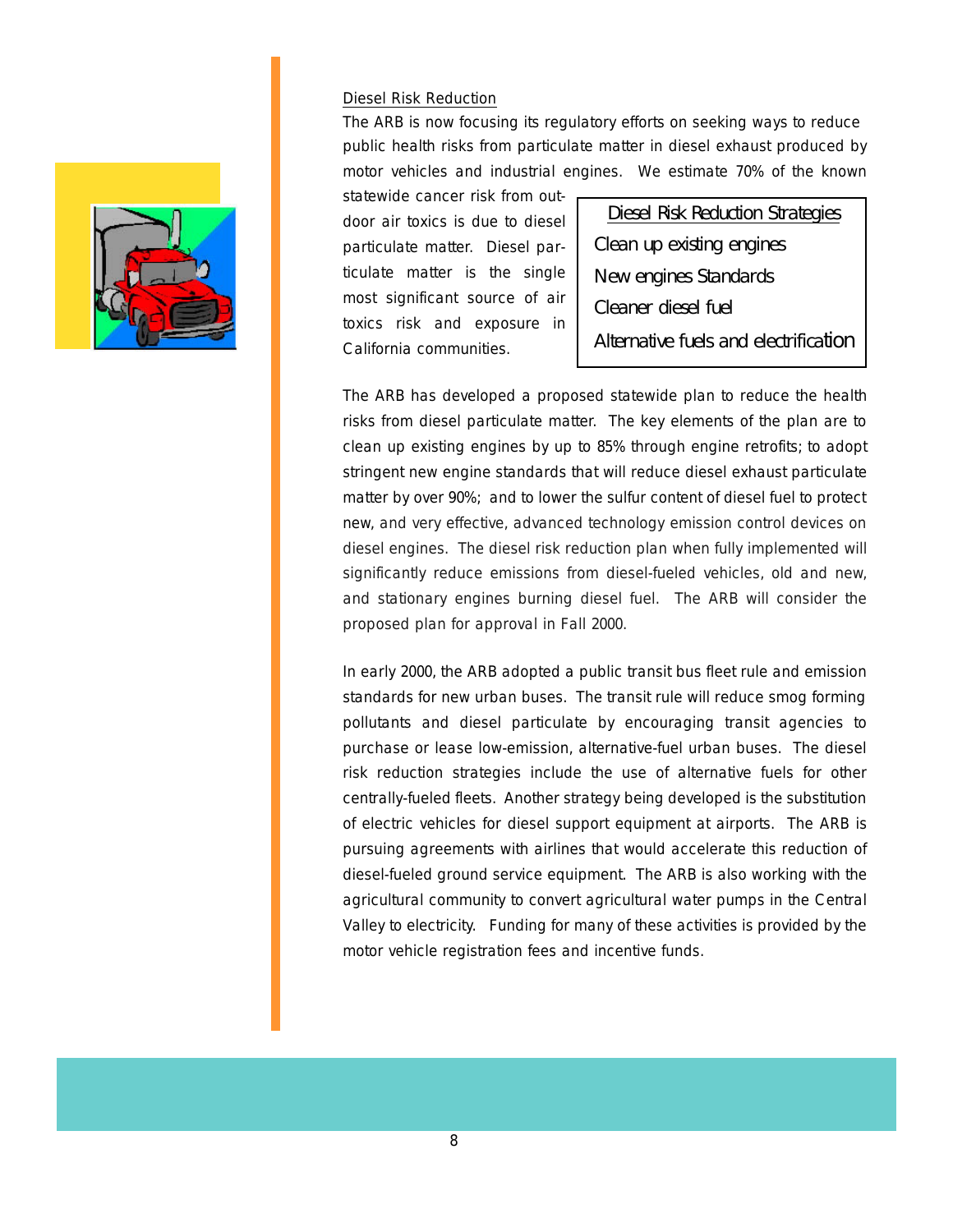#### Other Statewide Control Measures

The ARB continues to pursue statewide control measures that impact communities. Recent efforts include eliminating the use of toxic chlorinated solvents in automotive cleaning and degreasing products used by about 25,000 automotive repair and maintenance and repair facilities typically located in communities settings across the State. The ARB also adopted a measure to reduce smog-forming emissions from consumer products by prohibiting the use of toxic solvents in aerosol adhesives and aerosol paints.

The ARB will soon consider two asbestos control measures. Asbestos occurs naturally in many soil and rock types in California, such as in serpentine rock. The first proposal would prohibit the use of asbestoscontaining materials on unpaved roads. The second proposal will reduce exposure from asbestos quarries and construction-related activities in areas with naturally-occurring asbestos.

In addition, the ARB is now embarking upon a complete review of all our air toxics control measures to assess the need for revisions to further protect public health, particularly that of infants and children. Based on that review, the ARB, in coordination with the Office of Environmental Health Hazard Assessment, will develop appropriate new statewide toxic control measures.

#### Risk Reduction for Cumulative Impacts

As part of the Neighborhood Assessment Program, the ARB is coordinating a working group to evaluate approaches to incorporate cumulative assessments into future decision-making processes, as well as make recommendations on policy options for future consideration. Its purview will cover strategies feasible within the existing legal and regulatory framework as well as needed changes to the existing framework. The group includes representatives from community and environmental groups, industry, local air districts, and other agencies.

**Educating the residents in a local community is an essential component of the community-based approach.** 

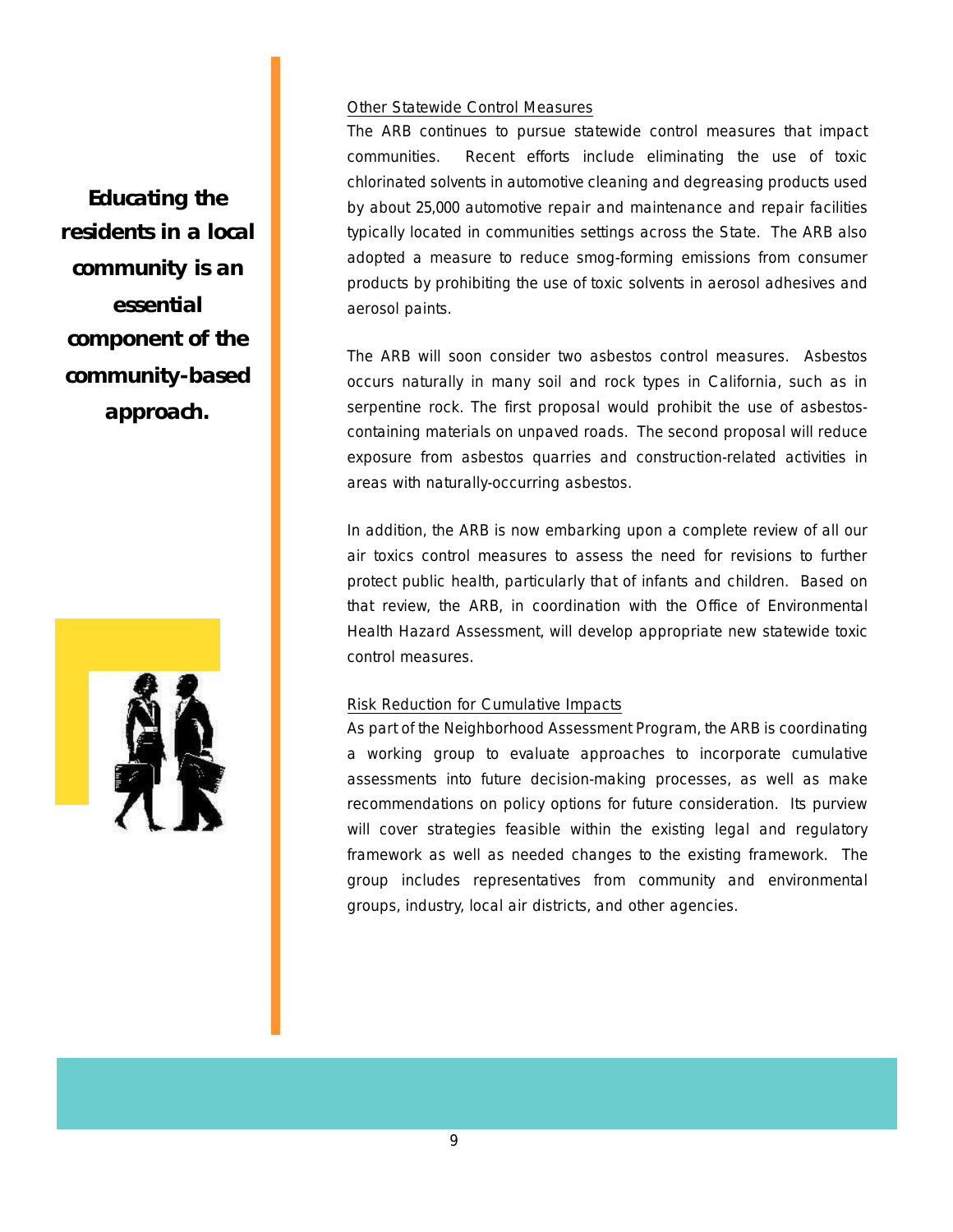#### School Bus Program

Incentive programs are also an effective way to improve air quality. In the 2000-2001 State budget, Governor Davis provided \$50 million for a program to clean up school bus emissions. The program provides funds to school districts to purchase new lower emission school buses and to install particulate matter control devices on existing diesel buses. The program will reduce exposure of school-aged children to toxic diesel particulate matter, and will reduce emissions of smog-contributing oxides of nitrogen. An additional benefit is improved safety through the removal of older, potentially unsafe school buses.

#### Carl Moyer Program

Another incentive program underway at the ARB is the Carl Moyer Program. This innovative program provides incentives to reduce emissions from heavy-duty diesel engines by replacing or rebuilding them with new cleaner technology engines. The incentives are grants that cover the incremental cost of cleaner on-road, off-road, marine, locomotive, and stationary engines. By encouraging voluntary emission reductions, the Carl Moyer Program accelerates the use of new technologies that reduce air emissions and public exposures. The 2000-2001 State budget includes \$50 million for this year's program.

#### Helping the Community Understand the Risks

Educating the residents in a local community is an essential component of the community-based approach. The neighborhood assessments will provide information needed to identify the primary sources of toxics exposure on a local scale. The ARB will then work with local air agencies and communities to provide information on how our statewide control strategies, especially diesel strategies, will reduce health risks at the community level.

We also plan to establish training programs to help residents understand local risks to minimize their own personal exposures. For example, making good "clean air choices" in the selection and use of household products can improve indoor air quality and reduce people's overall